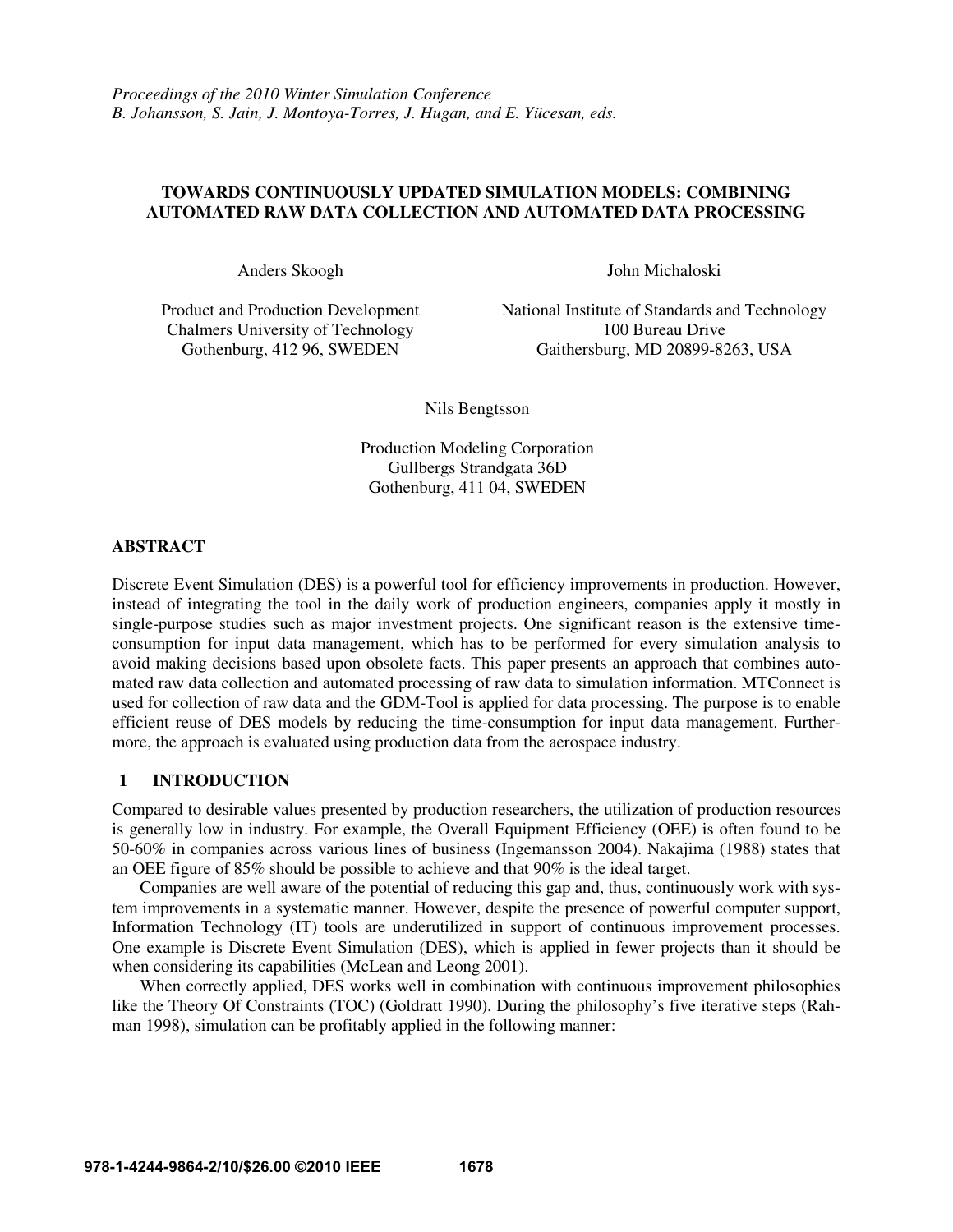- 1. *Identify the system's constraint(s)*: DES results can be used to identify bottlenecks, for example by studying buffer sizes, resource utilization and machine states.
- 2. *Decide how to exploit the system's constraint(s)*: DES can be used to optimize buffer sizes around the bottleneck.
- *3. Subordinate other resources to the constraint(s)*: DES can be used to evaluate what-if scenarios on how workers should prioritize the different production resources.
- *4. Elevate the system's constraint(s)*: DES is a powerful tool for investment analysis.
- 5. *If in any of the previous steps a constraint is broken, go back to step 1*.

 Based on the arguments above, and its capability of analyzing dynamic aspects of production flows, DES is an excellent tool for support of continuous improvement efforts. However, for various reasons, DES is more often applied in well-delimited projects than on a daily basis (Williams 1996). One reason is the extensive time-consumption for raw data collection and for the processing of raw data to input information for simulation models. These steps, i.e. the input data management process, consume on average 31% of the time for an entire simulation study (Skoogh and Johansson 2010). This problem becomes even more evident when DES is use on a daily basis, since the shop floor status changes continuously and therefore requires repetitive efforts for input data management

 Previous studies show that the main reason for the extensive time-consumption is that most companies collect raw data manually and convert it to information each time a simulation study is launched. One solution is to automate as many activities as possible and thereby enable automatic updates.

 The purpose of this paper is to enable reuse of DES models by reducing the time-consumption for input data management. The aim is to evaluate the feasibility of combining automated raw data collection and automated data processing into a push-button solution for DES. In this study, MTConnect (MTConnect Institute 2010) is used to log time-stamps containing machine status directly from the machines. These raw data are then submitted to a tool for automated data processing, called the Generic Data Management Tool (GDM-Tool) (Skoogh 2009); see Figure 1. The GDM-Tool is a middleware solution that automates all data processing steps, including categorization, cleaning, calculation and condensation to statistical distributions. Using this solution, companies can apply DES in their daily work with continuous improvements, without spending time and effort on the repetitive work of input data management.



Figure 1: Schematic data flow from machine to simulation model.

#### **2 REVIEW OF INPUT DATA MANAGEMENT TOOLS**

Previous research has examined the possible levels of automation in input data management for simulation. A good summary of four different approaches is provided by Robertson and Perera (2002):

- 1. *Tailor-made solution*: Data is primarily collected and processed by the project team, manually supplied to the model and resides in the simulation tool.
- 2. *Spreadsheet solution*: Data is primarily collected and processed by the project team, manually supplied to an intermediate spreadsheet interface and then automatically read by the simulation model. Data resides in the spreadsheet.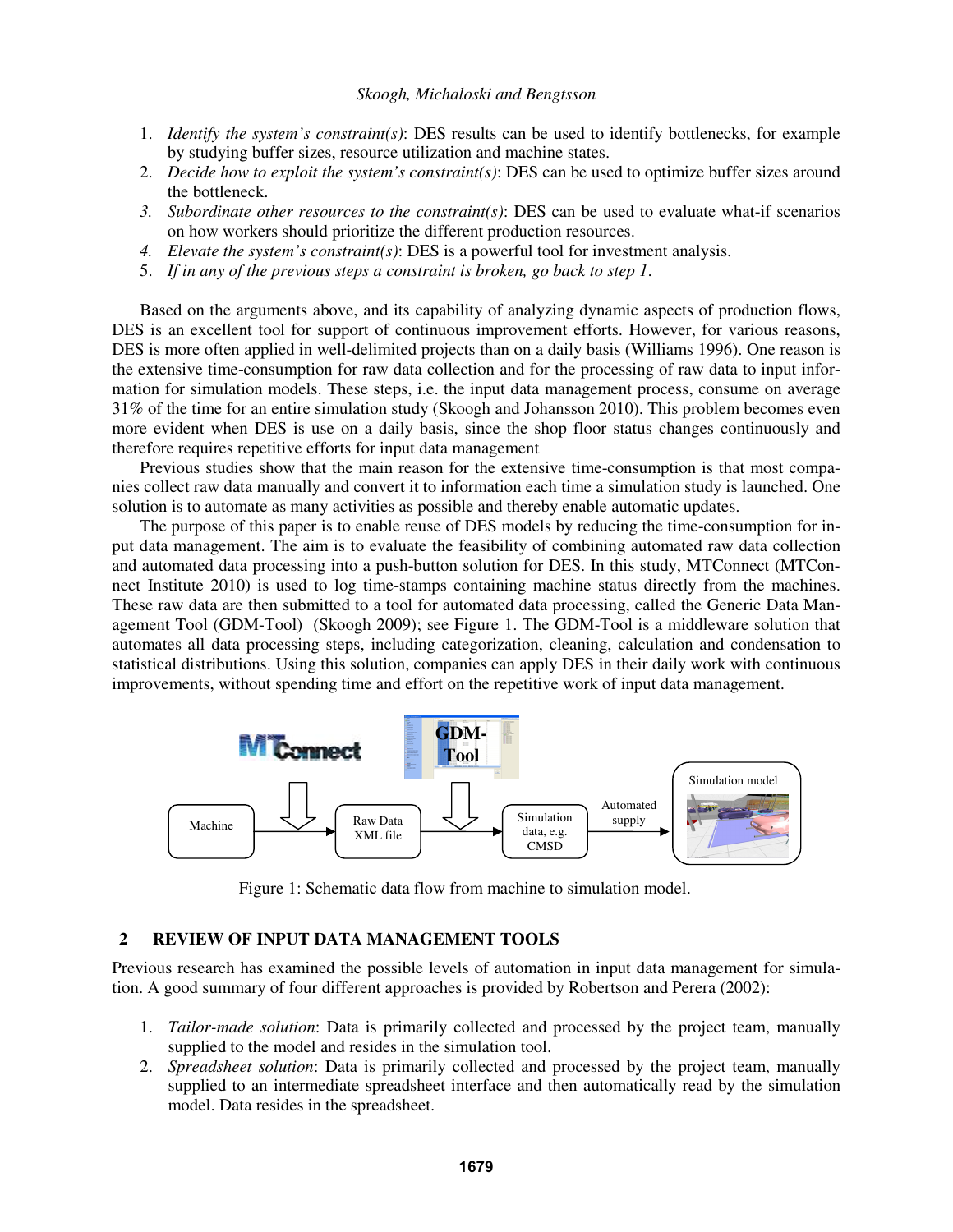- 3. *Off-line database solution*: Data primarily derived from Corporate Business System (CBS), automatically supplied to an intermediate off-line database and then automatically read by the simulation model. Data resides in the database.
- 4. *On-line database solution*: Data primarily derived from CBS and automatically supplied to the simulation model without intermediate steps. Data resides in the CBS.

 Robertson and Perera (2002) found that the manual solutions (1 and 2) were still most applied in industry, but there have been advances towards steps three and four after publication of their article. However, integration of high level corporate databases such as Enterprise Resource Planning (ERP) systems has proved to be difficult because they contain data too imprecise for dynamic simulations (Moon and Phatak 2005).

 As displayed in Figure 1, a data management system contains two main components: the collection of raw data and the processing of raw data into appropriate inputs for a simulation model. For collection, there are a few alternatives presented in previous publications. Ingemansson et al. (2005) presents a case study in an automotive company where an automated data collection system was used to log breakdown time-stamps from NC (Numerically Controlled) machines. The communication technology used in their case study and the format of the raw data is, however, unspecified. In addition to reduced timeconsumption, their case study shows that automated collection of raw data also increases the data quality. See below for a brief review of other solutions for production data logging.

## **2.1 OPC for Raw Data Collection**

One specific communication technology applicable for raw data collection is OPC (OLE (Object Linking and Embedding) for Process Control), which is a leading worldwide specification in enabling connectivity and interoperability of factory floor equipment. OPC is an integration technology developed by the OPC Foundation that defines a standard interface to control devices (OPC Foundation 2010). OPC promotes interoperability both horizontally and vertically in the enterprise so that it can cut integration costs, speed deployment and promote increased operating efficiency. The OPC software specification describes a client/server object model to allow communication between client applications (OPC Clients) and control device servers (OPC Servers).

 OPC handles integration by creating a "software bus" so that applications need only know the data required from OPC data sources, not how to get it. OPC Foundation has defined several OPC interface specifications, including Data Access (DA), Event and Alarm Management, and Historical Data Access. The Data Access specification provides a standard mechanism for communicating to data sources on a factory floor. The Event and Alarm Management specification defines a means for transmitting alarm and event information between OPC servers and clients. The Historical Data Access specification allows OPC clients to access historical archives to retrieve and store data in a uniform manner. The major weakness of OPC is that it is primarily a standard IO communication mechanism, and does not offer any standard device information models. For example, OPC Clients are required to make assumptions that certain items would be available from the CNC (Computed Numerically Controlled) OPC Server, but there is not a guarantee to the tag availability, name, or type of the data.

## **2.2 DPWS Combined with Automated Data Processing**

A similar proposal as the one presented in this paper is provided by Aufenanger et al. (Accepted for publication 2010). They used the Devices Profile for Web Services (DPWS) for collection of raw data from manufacturing resources such as conveyor belts and machines. DPWS enables collection of raw data, which is then stored in a database of an in-house developed application called Machine Data Acquisition (MDA). Furthermore the MDA application also includes algorithms for processing the raw data to serve as input to a simulation model. Raw data collection using DPWS is generic and automatically detects production resources connected to the local network, but the algorithms applied for data processing are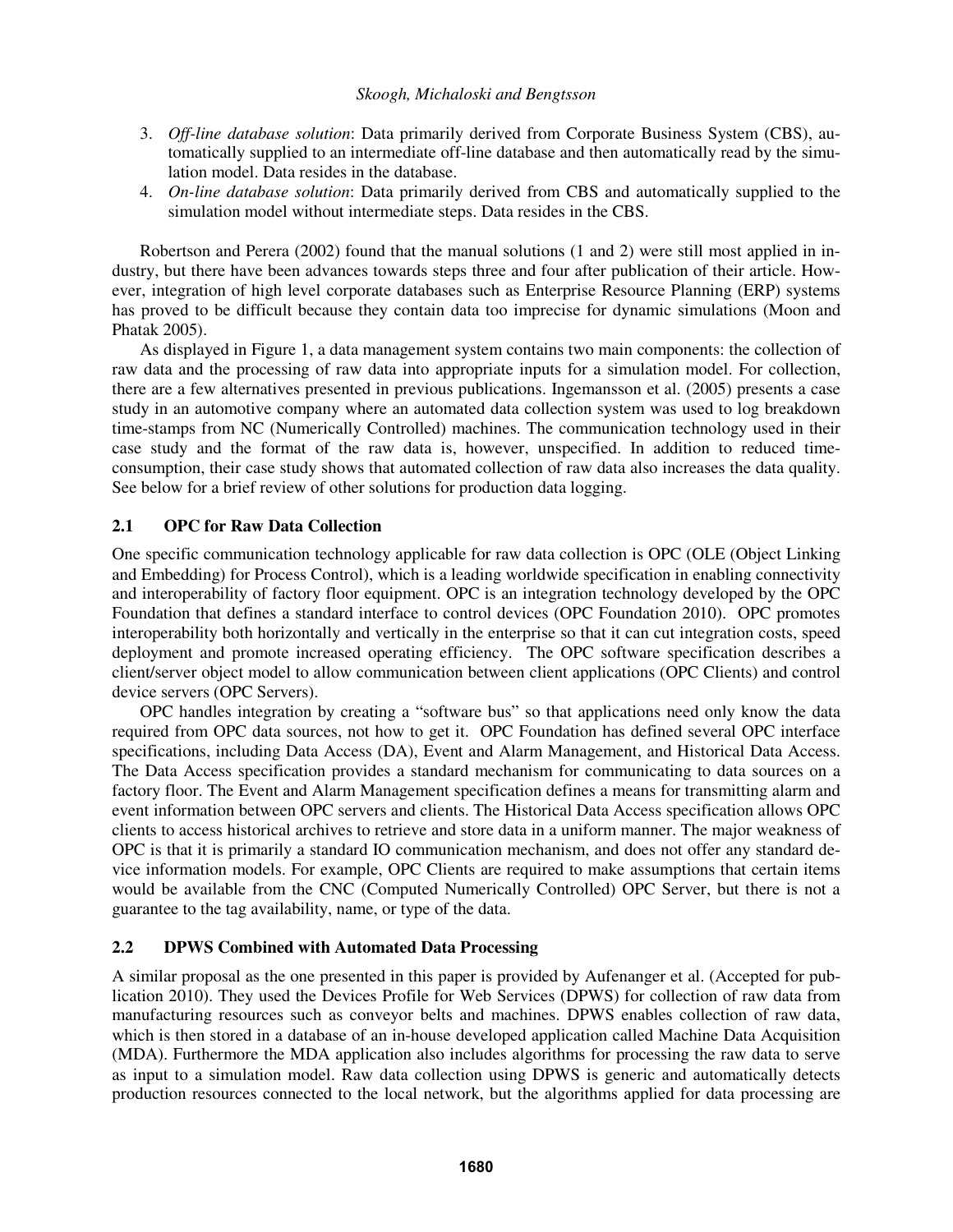specifically developed for each implementation. The paper states that their concept shows promising results in a test evaluation in laboratory environment.

#### **3 METHOD**

This paper combines the capabilities of two existing technologies, MTConnect and the GDM-Tool, in order to achieve a push-button solution for input data management in DES. The solution is designed and tested in a case study at a manufacturing company in order to ensure that it is applicable in a real world context. In addition to designing and demonstrating the solution, this study also compares it to alternative procedures of input data management. The comparison is performed by measuring the time-consumption for completing the input data management process using a completely manual approach and the proposed approach combining the capabilities of MTConnect and the GDM-Tool.

 The manual approach is, according to the authors' experience as well as Robertson and Perera (2002) (solutions 1 and 2), the most commonly applied in industry. It includes raw data collection from available data sources when present but also complimentary manual gathering, e.g. using a stop-watch. Necessary data cleaning such as elimination of outliers is performed using basic formulas in MS Excel® or similar applications. This is also the case for calculations, e.g. for the time between failures by finding the difference in start times of two failures. The data is finally condensed (usually to statistical distributions) using a distribution-fitting software or in worst case by assuming appropriate distribution families.

 This case study is also a part of the validation of the GDM-Tool, which was originally designed and developed in a case study at a company in the automotive industry. The strategy is to test the tool in various case studies in different lines of business and thereby evaluate whether its approach to automated input data management is feasible. Moreover, the different case studies will introduce further requirements on the tool and result in implementation of additional functionality. As a result, the tool will be increasingly robust and the vision is that it finally will be applicable for any DES study.

#### **4 OUTLINE AND EVALUATION OF THE CONCEPT**

A test implementation has been performed at a large aerospace manufacturing company in collaboration with NIST to explore what new opportunities that data from MTConnect offers for DES. A work cell in a job shop environment with four high-speed, five-axes CNC machines together with one pallet shuttle system was simulated. In the work cell a large variety of aluminum parts with individual cycle times are manufactured with high speed machining. The scope of the test implementation has been to show how MTConnect data can be used together with automated data processing and DES to improve production. Using data processing the Cycle Time, Mean Time Between Failure (MTBF), Mean Time To Repair (MTTR) and Energy usage could be calculated directly from the MTConnect data. Note however that the automated data processing evaluated in this paper is delimited to MTBF and MTTR. An overview of what has been done can be seen in Figure 2.

 The goal for the entire research project was to study how energy usage data from MTConnect can be used for sustainability analysis in DES. It turned out that the data itself was useful for modeling but the savings in energy usage was unsatisfying. The data showed that the cost of running one of the machines in terms of electricity was around 50 cents. However, despite the low savings in this particular case the authors foresee an interesting future for combined DES and sustainability analysis.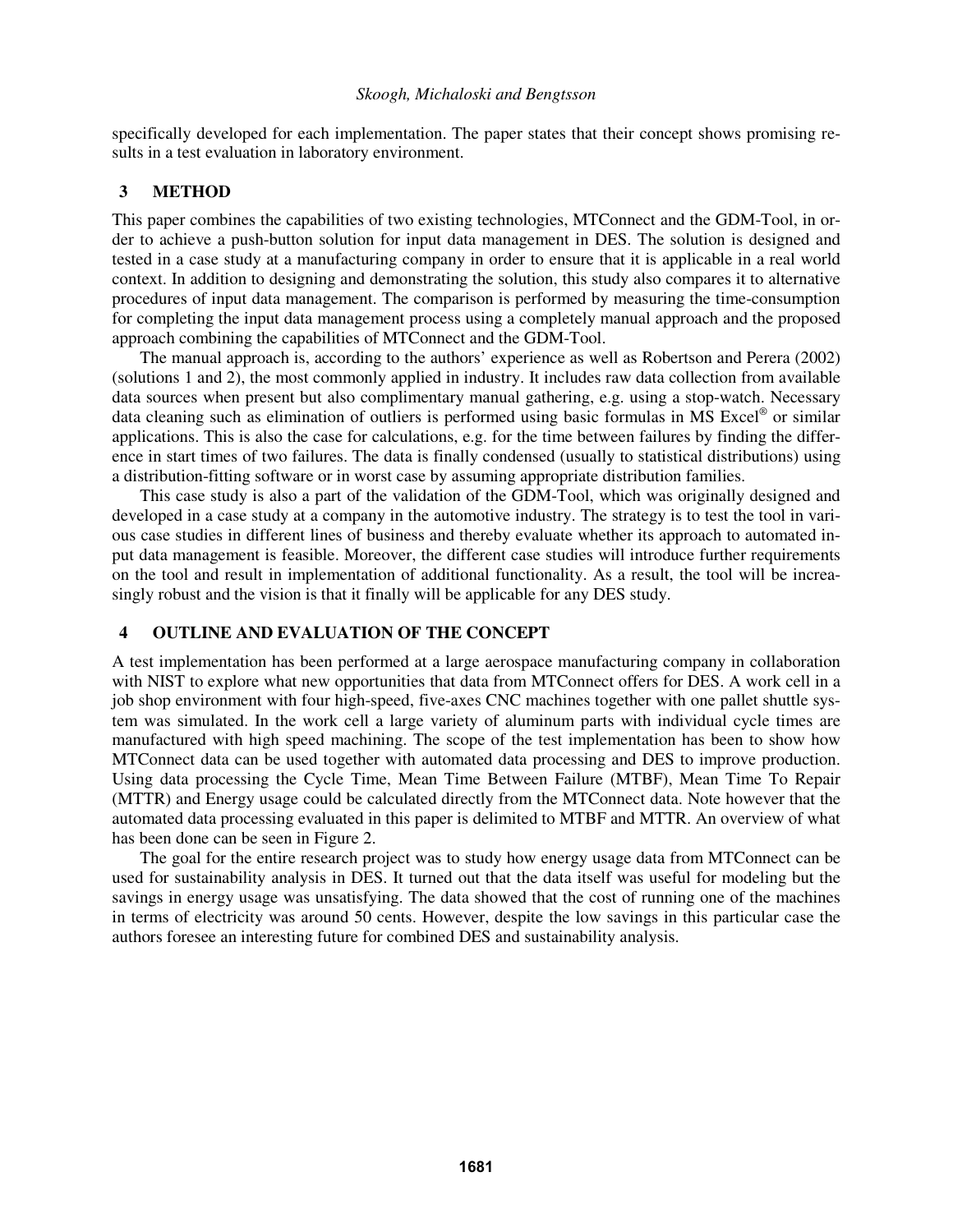

Figure 2: Overview of the test implementation.

## **4.1 MTConnect for Automated Raw Data Collection**

MTConnect is a new standard for data exchange on the shop floor. MTConnect is a specification based upon prevalent Web technology including Extensible Markup Language (XML) (The World Wide Web Consortium 2010) and Hypertext Transport Protocol (HTTP) (The Internet Society 1999). Using prevailing technology and providing free software development kits minimizes technical and economic barriers to MTConnect adoption.



Figure 3: MTConnect architecture.

 Figure 3 shows the MTConnect architecture, in which an MTConnect Device is a piece of factory equipment organized as a set of components that provide data. An MTConnect Agent is a process that acts as a "bridge" between a device and a "Client Application". The MTConnect Agent receives and stores single or a time series of data samples or events that are made available to the Client Application. An MTConnect Client is typically a factory application, including shop floor dashboard visualization, Overall Equipment Effectiveness (OEE), and data mining of asset and process knowledge.

 The basic MTConnect specification provides a CNC machine tool information models including definitions for position, feeds, speeds, program, control logic, and some tooling. The MTConnect Information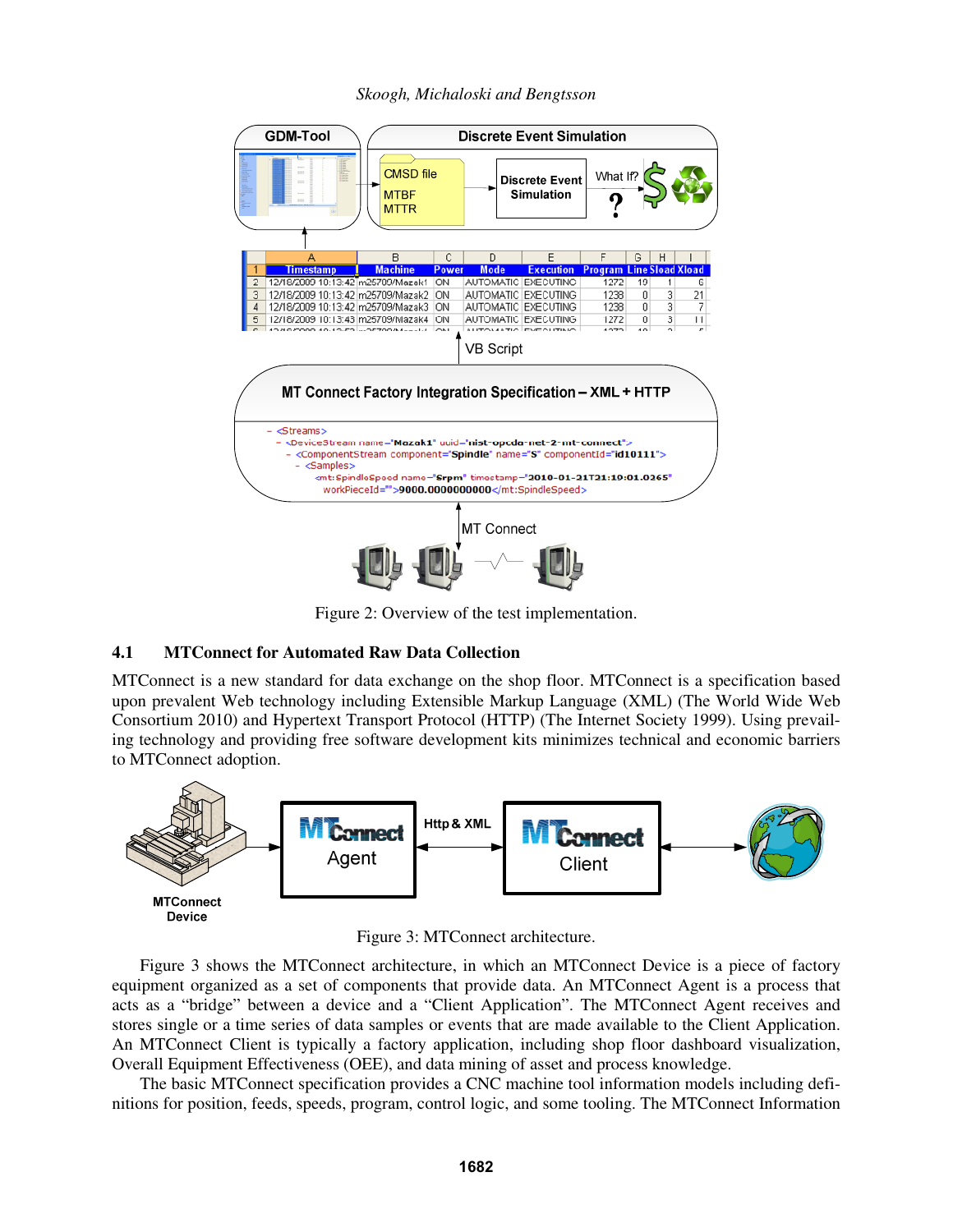Model is not hardwired; rather users assemble an XML information model to match their devices. MTConnect further provides XML attributes in which to help refine the Device Information models. Such XML attributes include Category, Name, Type, Subtype and Units. New additions to the Information Model are backwards compatible, in that MTConnect Clients will not break when new information is supplied to them, but will only be unaware of its existence.

 In previous work performed by the National Institute of Standards and Technology (NIST), data provided by MTConnect has been mapped according to the data requirements of DES. Table 1 shows how the raw data given by MTConnect can be converted to DES parameters. The table also includes sustainability metrics as a result of NIST's promising research on combining DES and sustainability analysis of production systems. Note however, that this test implementation regards only the down time and the time between down times, which are the most important parameters to mimic the dynamics of production systems (Williams 1994).

| <b>MTConnect Data</b>     | Timestamp(ts), Machine, Power, Mode, Execution, Program, Line,                                          |  |  |  |  |  |  |  |  |  |
|---------------------------|---------------------------------------------------------------------------------------------------------|--|--|--|--|--|--|--|--|--|
|                           | Sload, Xload, Yload, Zload, Aload, Bload, Cload, Toolnum, RPM,                                          |  |  |  |  |  |  |  |  |  |
|                           | Alarm, AlarmState, AlarmSeverity, PartCount, Feedrate                                                   |  |  |  |  |  |  |  |  |  |
| Cycle Time                | $MTC_{mode}$ =Auto & MTC <sub>rpm</sub> > 0 & MTC <sub>feed</sub> > 0                                   |  |  |  |  |  |  |  |  |  |
| Setup Time                | $MTC_{\text{program}(t)} := MTC_{\text{program}(t-1)} \implies T(MTC_{\text{mode}} = \text{Manual})$    |  |  |  |  |  |  |  |  |  |
|                           | excluding pallete shuttle program                                                                       |  |  |  |  |  |  |  |  |  |
| <b>Machining Time</b>     | Cycle Time                                                                                              |  |  |  |  |  |  |  |  |  |
| Off Time                  | $MTC_{power} = Off$                                                                                     |  |  |  |  |  |  |  |  |  |
| Down Time                 | $MTC_{\text{alarm}}$ = true                                                                             |  |  |  |  |  |  |  |  |  |
| <b>Idle Time</b>          | $T(MTC_{execution} = \text{Paused} \mid MTC_{mode} = \text{Manual})$                                    |  |  |  |  |  |  |  |  |  |
| Mean Time Between Failure | $E(x)$ , where $x = T(MTC_{\text{alarm}}! = active, MTC_{\text{alarm}} = active)$                       |  |  |  |  |  |  |  |  |  |
| Mean Time To Repair       | $E(x)$ , where $x = T(MTC_{\text{alarm}} = active, MTC_{\text{alarm}} = active)$                        |  |  |  |  |  |  |  |  |  |
| Coolant Energy            | $MTC_{mode}$ =Auto & MTC <sub>rpm</sub> > 0 => Coolant max rated kW load, else 0.0                      |  |  |  |  |  |  |  |  |  |
| Power (kWh)               | $= (MTC_{spindle} \cdot 15.0 + MTC_{Xload} \cdot 3.5 + MTC_{Yload} \cdot 3.5 + MTC_{Zload} \cdot 3.5 +$ |  |  |  |  |  |  |  |  |  |
|                           | $MTC_{\text{Aload}} \cdot 1 + MTC_{\text{Cloud}} \cdot 1)/110.0 + Baseline$                             |  |  |  |  |  |  |  |  |  |
| $CO2$ Emissions           | 1.297 lbs $CO2$ per kWh                                                                                 |  |  |  |  |  |  |  |  |  |
| $NOx$ Emissions           | $0.004$ lbs $NO_x/kWh$                                                                                  |  |  |  |  |  |  |  |  |  |

Table 1: Mapping MTConnect data into possible DES parameters including sustainability metrics.

## **4.2 The GDM-Tool for Automated Data Processing**

The GDM-Tool is a computer application that demonstrates the concept of automated input data management. All steps in the input data management process are automated, except for the collection of raw data; see Figure 4. This exception is the reason for the potential of integrating the tool with MTConnect. The GDM-Tool is a MS Windows desktop application developed in  $C#$  (Visual Studio) and was originally developed for a case study in automotive industry as a part of a Swedish research project called FACTS (Skoogh, 2009). Its main data processing features include:

- *Data cleaning:* Removal of irrelevant data points. One common example is in collection of machine stop times, where several stop categories usually have to be removed to suit the needs of dynamic simulations.
- *Data calculations:* One example is the calculation of times between failures (TBF) as a subtraction of two different failure start-times.
- *Data condensation:* Distribution fitting. Files of DES raw data often contain several thousand data points, and that is generally considered too much to supply to the simulation model. Hence, practitioners often prefer to use statistical distributions.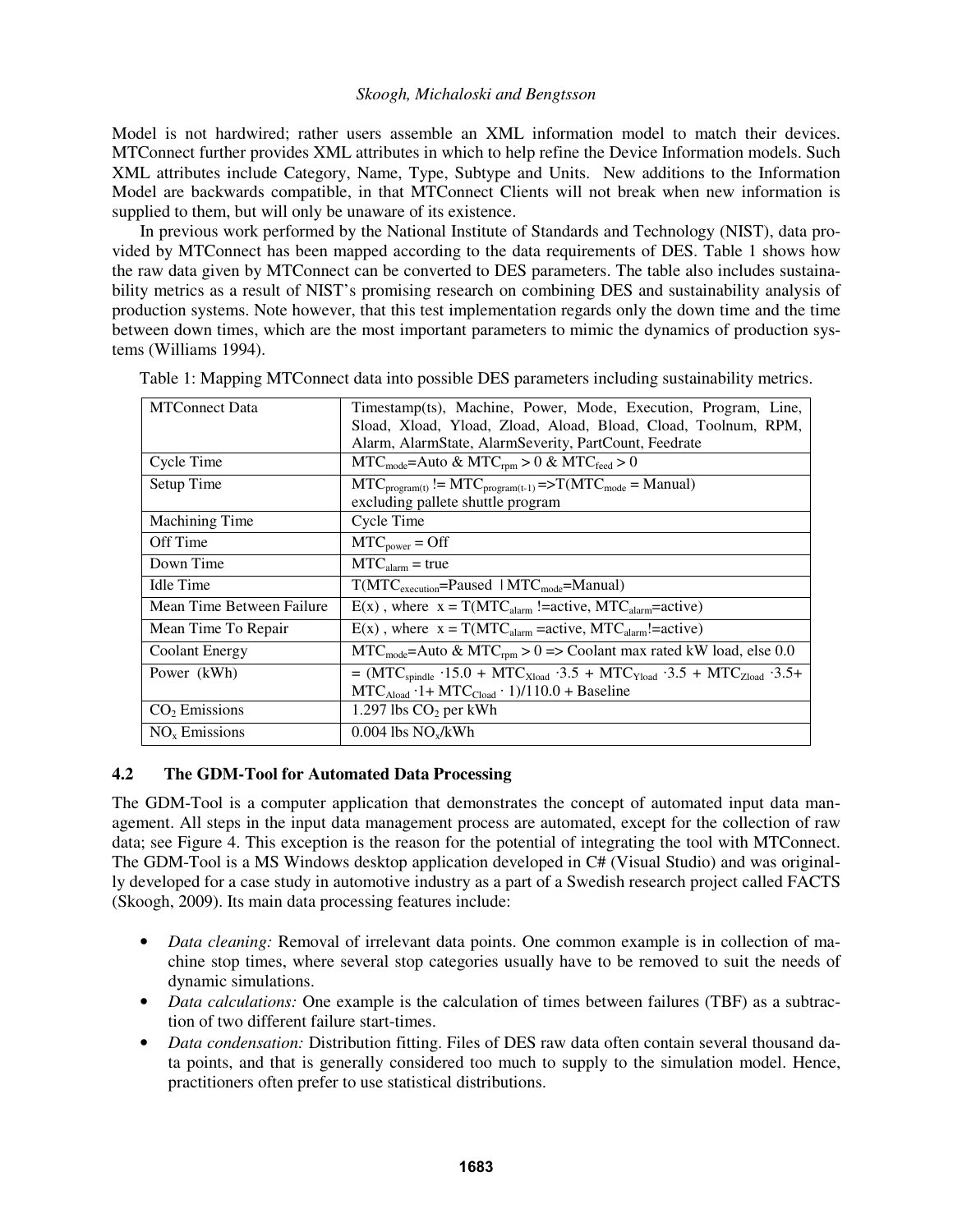

Figure 4: Outline of the GDM-Tool functionality.

 Notice that the GDM-Tool is a middleware solution that works similarly to solution 3 presented in chapter 2 (Robertson and Perera, 2002) with the difference that the GDM-Tool does not store data itself. Instead, raw data is still stored in the original data sources, e.g. MTConnect XML-files, CBS or regular spreadsheets. The simulation information, which is the output from the GDM-Tool, can reside in any application selected by the user. A standardized format such as a CMSD (Core Manufacturing Simulation Data) (SISO 2009) file is preferred for increased interoperability between applications.

 An initial goal when designing the GDM-Tool was to make it completely generic and possible to automatically connect to any source of raw data. However, due to the diversity of data sources, with a huge amount of in-house legacy systems in industry, such a solution was not selected. Instead a user with good knowledge about the production process, the data sources and the simulation model has to set up a sequence of actions that the GDM-Tool will perform for a given simulation model. In other words a configuration is performed using tools for data extraction, data conversion and output preparation. These tools are implemented using a plug-in based architecture enabling convenient development and extension of the GDM-Tool functionality if required.

 Later, a configuration can be executed in "automation mode" and fed with updated data sources. The automation mode is intended to be the most frequently used among the two user environments. Thus, the more times a configuration can be used without changes, the more beneficial is the approach of automated input data management. Finally, an old configuration can also be opened in the configuration mode for further development by selecting "edit mode" in the dialogue box.

#### **4.3 Execution of Data Conversion Using the GDM-Tool**

As previously stated, the production data used to evaluate the concept is taken from a real production system in the aerospace industry. The authors developed a script to poll raw data from the machines via MTConnect. Furthermore, a Visual Basic (VB) script was developed to extract the relevant data (see Table 1) from the MTConnect XML file and present it as state changes over a sufficient period of time; see Figure 5.

|                       |              |                      |  | G | н |  |    |    |           |                                                                                         | S.               |
|-----------------------|--------------|----------------------|--|---|---|--|----|----|-----------|-----------------------------------------------------------------------------------------|------------------|
| <b>Timestamp</b>      | <b>Power</b> | <b>Mode</b>          |  |   |   |  |    |    |           | <b>Execution Program Line Sload Xload Yload Zload Tool RPM AlarmState AlarmSeverity</b> | <b>Alarm</b>     |
| 12-4-2009 10:07:23 ON |              | <b>PAUSED PAUSED</b> |  |   |   |  | 51 |    | 0 ACTIVE  | ERROR                                                                                   | <b>ALarM Sta</b> |
| 12-4-2009 10:07:34 ON |              | <b>PAUSED PAUSED</b> |  |   |   |  | 46 |    | 2 CLEARED | <b>INFO</b>                                                                             |                  |
| 12-4-2009 10:23:50 ON |              | <b>PAUSED PAUSED</b> |  |   |   |  | 51 |    | 0 ACTIVE  | <b>FRROR</b>                                                                            | <b>ALarM Sta</b> |
| 12-4-2009 10:24:10 ON |              | <b>PAUSED PAUSED</b> |  |   |   |  | 51 |    | 0 CLEARED | <b>INFO</b>                                                                             |                  |
| 12-4-2009 10:30:40 ON |              | <b>PAUSED PAUSED</b> |  |   |   |  | 52 | 16 | 0 ACTIVE  | <b>FRROR</b>                                                                            | <b>ALarM Sta</b> |
| 12-4-2009 10:30:50 ON |              | <b>PAUSED PAUSED</b> |  |   |   |  | 53 | 16 | 0 CLEARED | <b>INFO</b>                                                                             |                  |

Figure 5: Example of list of state changes.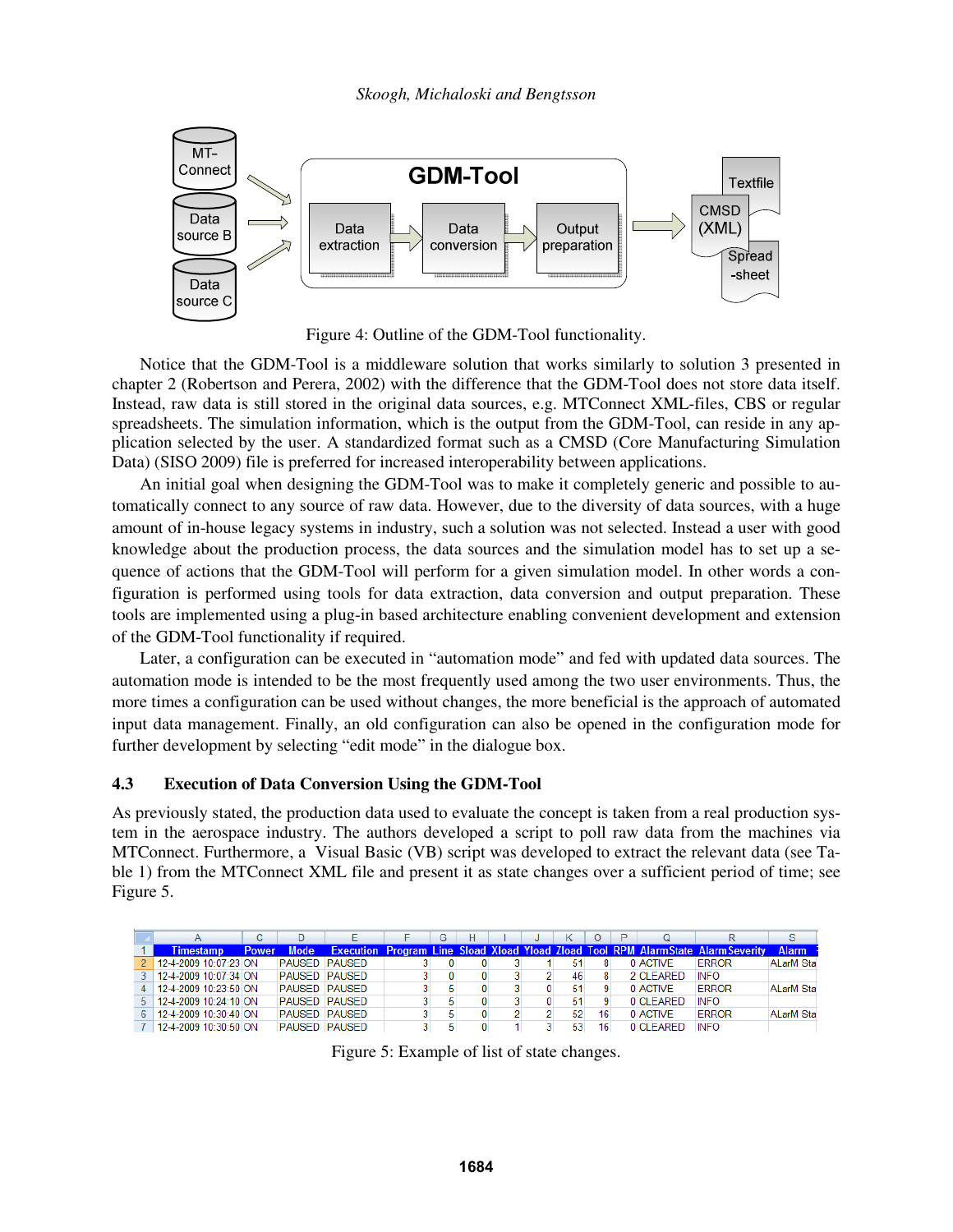Thereafter, the GDM-Tool imports the list of state changes and processes it in order to go from raw data to simulation input information. To do this conversion the following steps are required, all corresponding to one plug-in in the GDM-Tool:

- 1. Import MS Excel® file.
- 2. Remove all columns irrelevant to the specific analysis.
- 3. Remove all lines of data points containing state changes other than alarms.
- 4. Calculate the time difference between the start and stop time of each alarm to achieve the Time to Repair (TTR).
- 5. Store the calculated values in a new column.
- 6. Remove all stop times for the alarms.
- 7. Calculate the time difference between the start times of all alarms to obtain the Time Between Failure (TBF).
- 8. Store the calculated values in a new column.
- 9. Condense the data points in the two new columns via the plug-in for automated distribution fitting.
- 10. Export the data to a CMSD interface file; see example in Figure 6.



Figure 6: Example of CMSD file.

## **4.3.1 The Difference Between States and Events**

One very important difference between the raw data obtained by MTConnect and raw data from previous industrial test cases using the GDM-Tool is that MTConnect provides a list of states. Other data systems investigated by the authors have instead provided a list of events. Here, a *state* is defined as one row of data points describing the machine status at one given time; see the example in Figure 5. An *event* on the other hand is defined as a row of data points containing the start time and the duration of a specific state occurrence, in this case the start time and the duration of each specific alarm.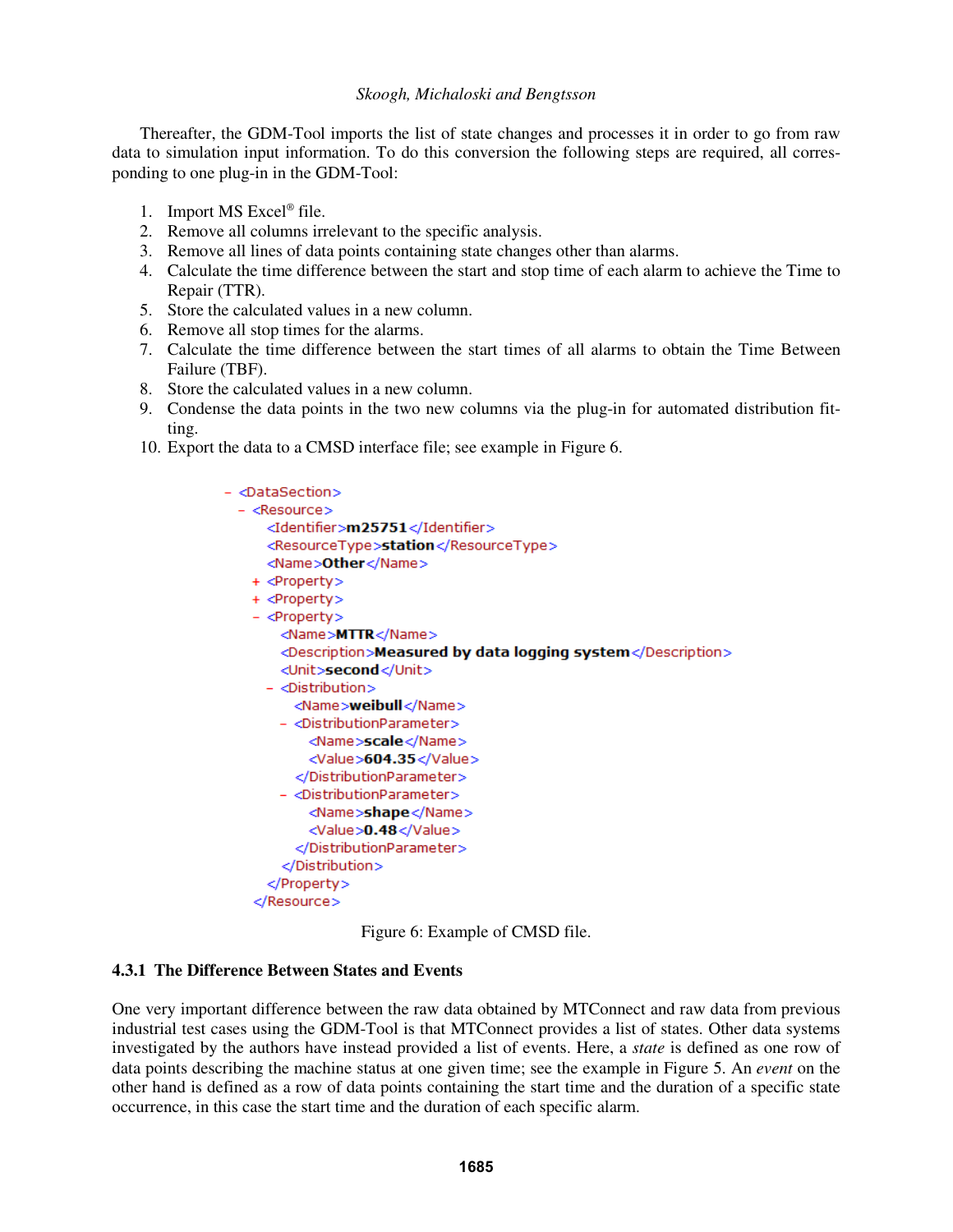This difference requires some considerations for the automated data processing in order to identify the rows of data containing just start times and stop times of state occurrences, here called *state changes*. All other rows of data are irrelevant and must be disregarded from the data analysis. At present the identification of these rows containing state changes is performed by VB macros so the GDM-Tool imports and processes a list of state changes.

#### **4.3.2 Required Additions to the GDM-Tool**

To streamline the data collection and processing even more, the GDM-Tool needs an addition of functionality for identifying the rows containing *state changes*. With such functionality the plug-in "Remove row by column value" can be applied to remove rows containing states and, thus, just keep a list of state changes. This enables parts of the VB script to be replaced by the GDM-Tool, which reduces the degree of customization.

#### **5 DISCUSSION**

This paper demonstrates complete automation of the input data management process in DES studies, by combining MTConnect and the GDM-Tool. The concept has the potential to significantly reduce the time-consumption for updating simulation models. As a result, simulation models can be used on a more frequent basis and be integrated in the daily work of industrial engineers. This provides support for iterative production development strategies such as TOC and would be of great advantage compared to the present situation when DES is mostly applied in single purpose projects.

 MTConnect and similar technologies open several possibilities in collection of raw data for DES, but there are still a lot of challenges to meet. One challenge is to develop a solution to log MTConnect data over a longer time period. The current solution to log the data in a Microsoft Excel<sup>®</sup> spreadsheet works for now, but will face problems for longer time periods due to the limitation of rows. One solution is to set up a database and let the VB-script continuously store raw data samples. The GDM-Tool can then request and automatically import data from the database when a simulation run is initialized.

 Another challenge is to have a more detailed alarm handling in MTConnect. Currently the alarms from the machine itself are directly included in the MTConnect data. This causes a lot of problems since every machine vendor has its own sets of alarm codes and implementation of alarms. What needs to be put in place is a way of classifying how severe an alarm is to evaluate whether an alarm really corresponds to a complete machine breakdown. These and similar problems are important to solve in order to maintain the user's trust in accurate data, which is a common criticism against automated data management.

 The GDM-Tool has now been evaluated in three different industrial case studies, two in the automotive industry and one in the aerospace industry. The concept of automated data management still seems to be promising thanks to the relatively similar structures of raw data sources in industry. However, the tool has not yet reached the state where it can be directly applied at a new company without development of additional plug-ins. Thus, the goal of being generic cannot yet be claimed. More case studies are required to evaluate whether the middleware solution can be generic or if some customization will always be required. Regardless of these modifications, one common result for all case studies is a significant reduction in time-consumption of input data management compared to conventional methods in industry.

 The approach demonstrated in this paper is one view of the third solution to input data management presented by Robertson and Perera (2002). Another similar approach is the one presented by Aufenanger et al. (Accepted for publication 2010), which combines Devices Profile for Web Services (DPWS) for raw data collection and a custom made application for data storage, data processing and simulation. A slight difference between that approach and the one presented in this paper is that the GDM-Tool is intended to strive towards a state where it can be considered generic to different production systems, while the alternative presented by Aufenanger et al. (Accepted for publication 2010) requires some customization. A third category in the same category is the use of VB macros for data cleaning and calculations.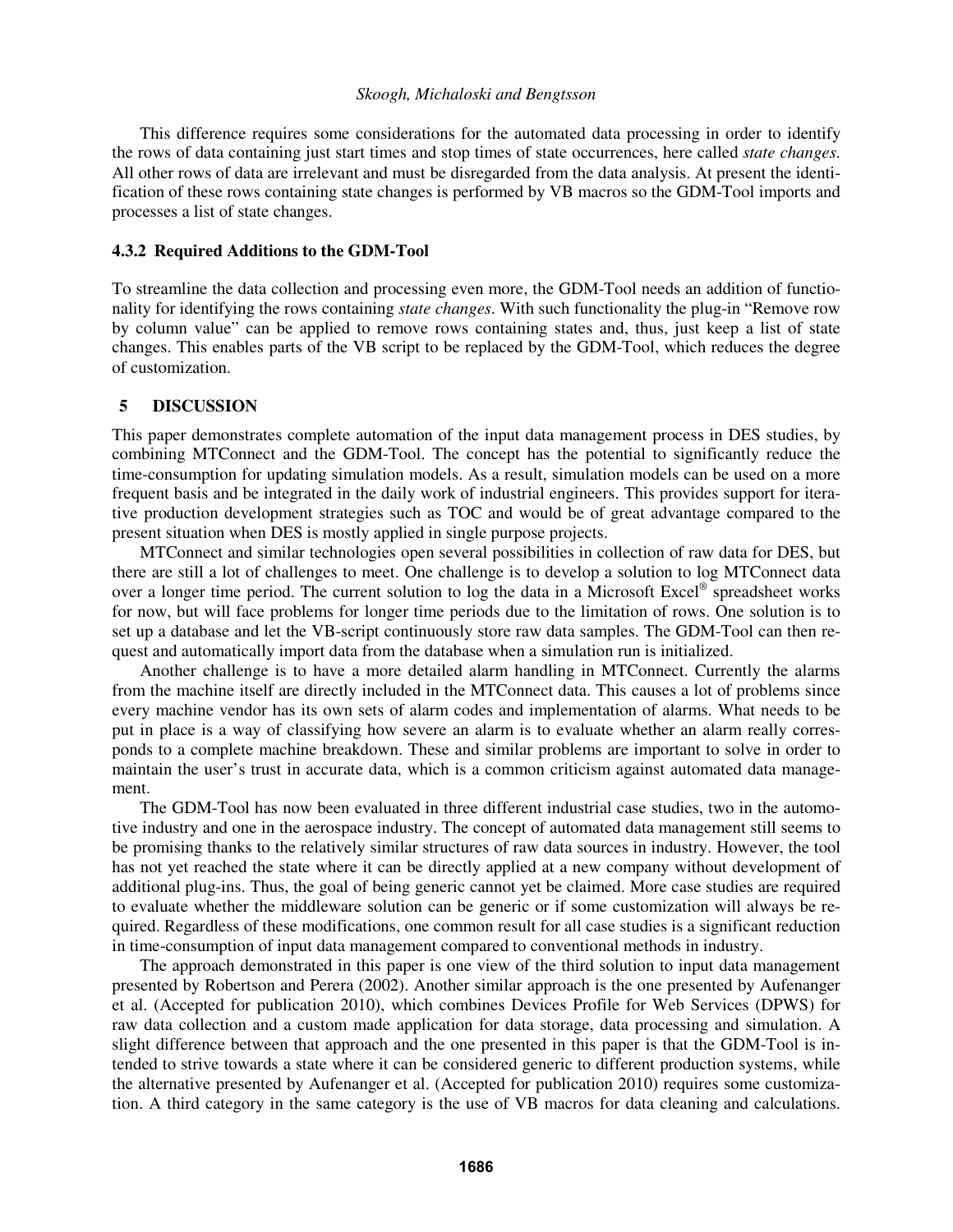However, a separate application is often applied to condense data to a suitable format for simulation. Working with macros for input data management is considered relatively time-efficient given that the programmer is well experienced or has a library of similar macros for reuse of code. Otherwise the approach is too specific and the user runs the risk of spending more time on macro development than what was originally required to manually process the data.

# **6 CONCLUSIONS**

This paper presents one solution of completely automated input data management for DES models including machining operations. The solution is demonstrated on the simulation input parameters MTBF and MTTR. Raw data is directly collected by the machines via MTConnect, processed and prepared for simulation in the GDM-Tool, and finally input to a DES model for production analysis. The main objective is to reduce the time-consumption for input data management in DES, which is the major part of most simulation studies. As a result, simulation models can be more frequently updated and be integrated in the daily work of production engineers. This enables development of more efficient material flows in production with increased OEE figures.

 The solution is tested in a case study at an aerospace manufacturing company with good results. Compared to complete manual data handling, the estimated time-reduction is around  $75\%$  (from  $\frac{1}{2}$  work day to 1 hour) just for the processing of raw data. If the time for raw data collection is included, which normally takes several days or weeks, the reduction is of course even larger. Another option evaluated by the authors is to use MS Excel® macros instead of the GDM-Tool and this solution can be almost as efficient given that the user has built the macros in advance or that he/she has a well established library of suitable code sections. However, the advantage of the GDM-Tool is that it provides data processing operations applicable for any manufacturing company storing their raw data in some relational table format.

 Both MTConnect and the GDM-Tool are quite new applications for input data management to DES and it is therefore necessary to evaluate and improve them using further industrial case studies. In this case study some experiences should be highlighted:

- Data provided by MTConnect is polled in intervals specified by the user and, thus, presented as a list of machine *states*. Similar systems in manufacturing industry typically stores raw data as *events* containing information of both start time and duration. This difference initiated the development of a new plug-in in the GDM-Tool converting a set of states into events.
- There are still some issues on how to interpret some data points provided by MTConnect. One example is that some down time samples seemed to be too short to be considered as machine breakdowns in a DES model. Rather, they appeared to be logged due to communication problems between the machine and the MTConnect agent. In any case, more studies are required before using the raw data in sharp industrial DES studies.
- Further development of the GDM-Tool would streamline the data flow even more by reading the raw data directly from the MTConnect XML-file and eliminate the need for MS Excel®.

# **ACKNOWLEDGMENTS**

The funding for this research is, in addition to the authors' employers, granted by the Swedish Foundation for Strategic Research (SSF) through a scholarship granted by their research program ProViking. Furthermore, the Swedish Agency for Innovation Systems (VINNOVA) provided financing via the research program FFI (Strategic Vehicle Research and Innovation) and more specifically via the research project Digital Factory Building Blocks (DFBB).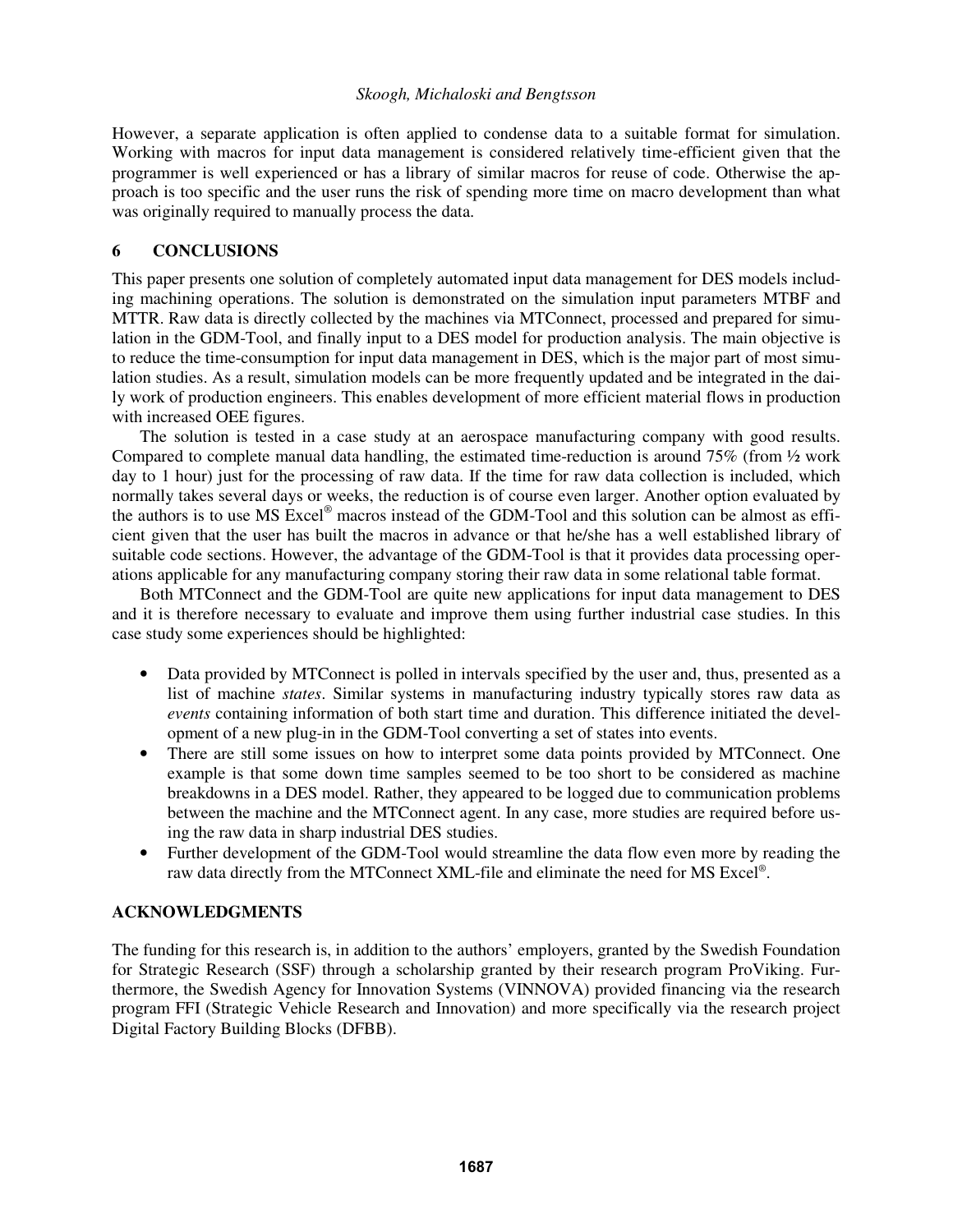## **DISCLAIMER**

Commercial equipment and software, many of which are either registered or trademarked, are identified in order to adequately specify certain procedures. In no case does such identification imply recommendation or endorsement by Chalmers University of Technology or the National Institute of Standards and Technology, nor does it imply that the materials or equipment identified are necessarily the best available for the purpose.

#### **REFERENCES**

- Aufenanger, M., A. Blecken, W. Dangelmaier, and C. Laroque. Accepted for publication 2010. Design and Implementation of an MDA Interface for Flexible Data Capturing. Accepted for publication in: *Journal of Simulation*.
- Goldratt, E.M. 1990. *What is This Thing Called Theory of Constraints and How Should it be Implemented?* New York: North River Press.
- Ingemansson, A. 2004. *On Reduction of Production Disturbances in Manufacturing Systems Based on Discrete-Event Simulation*. Doctorial dissertation, Department of Mechanical Engineering, Lund University, Lund, Sweden.
- McLean, C. and S. Leong. 2001. The expanding role of simulation in future manufacturing. In *Proceedings of the 2001 Winter Simulation Conference*, ed. B. A. Peters, J. S. Smith, D. J. Medeiros, and M. W. Rohrer, 1478-1486, Piscataway, New Jersey: Institute of Electrical and Electronics Engineers, Inc.
- Moon, Y. B., and D. Phatak. 2005. Enhancing ERP system's functionality with discrete event simulation. *Industrial Management & Data Systems*. 105:1206-1224.
- MTConnect Institute. 2010. <http://www.mtconnect.org> [accessed March, 2010]
- Nakajima, S. 1988. *Introduction to TPM Total Productive Maintenance*. Portland: Productivity Press.
- OPC Foundation. 2010. <http://www.opcfoundation.org> [accessed March, 2010].
- Rahman, S. 1998. Theory of Constraints A Review of the Philosophy and its Applications. *International Journal of Production & Operations Management*. 18:336-355.
- Robertson, N., and T. Perera. 2002. Automated data collection for simulation? *Simulation Practice and Theory*. 9:349-364.
- SISO Simulation Interoperability Standards Organization, CMSD Product Development Group. 2009. Standard for: Core Manufacturing Simulation Data - UML Model, May 11, 2009.
- Skoogh, A. 2009. *Methods for Input Data Management Reducing the Time-Consumption in Discrete Event Simulation*. Licentiate Thesis, ISSN 1652-9243, Department of Product and Production Development, Chalmers University of Technology, Gothenburg, Sweden.
- Skoogh, A., and B. Johansson. 2010, accepted for publication. Mapping of Time-Consumption During Input Data Management Activities. Accepted for publication in: *Simulation News Europe*.
- The Internet Society. 1999. Hypertext Transfer Protocol HTTP/1.1. Available via <http://www.isoc.org> [accessed March, 2010].
- The World Wide Web Consortium. 2006. *Extensible Markup Language (XML) 1.0*. 4<sup>th</sup> ed., ed. T. Bray, J. Paoli, C. M. Sperberg-McQueen, E. Maler, and F. Yergeau.
- Williams, E. J. 1994. Downtime Data -- its Collection, Analysis, and Importance. In *Proceedings of the 1994 Winter Simulation Conference*, ed. J. D. Tew, S. Manivannan, D. A. Sadowski, and A. F. Seila, 1040–1043. Piscataway, New Jersey: Institute of Electrical and Electronics Engineers, Inc.
- Williams, E. J. 1996. Making Simulation a Corporate Norm. In *Proceedings of the 1996 Summer Computer Simulation Conference*, ed. V. W. Ingalls, J. Cynamon and A. V. Saylor, 627-632.